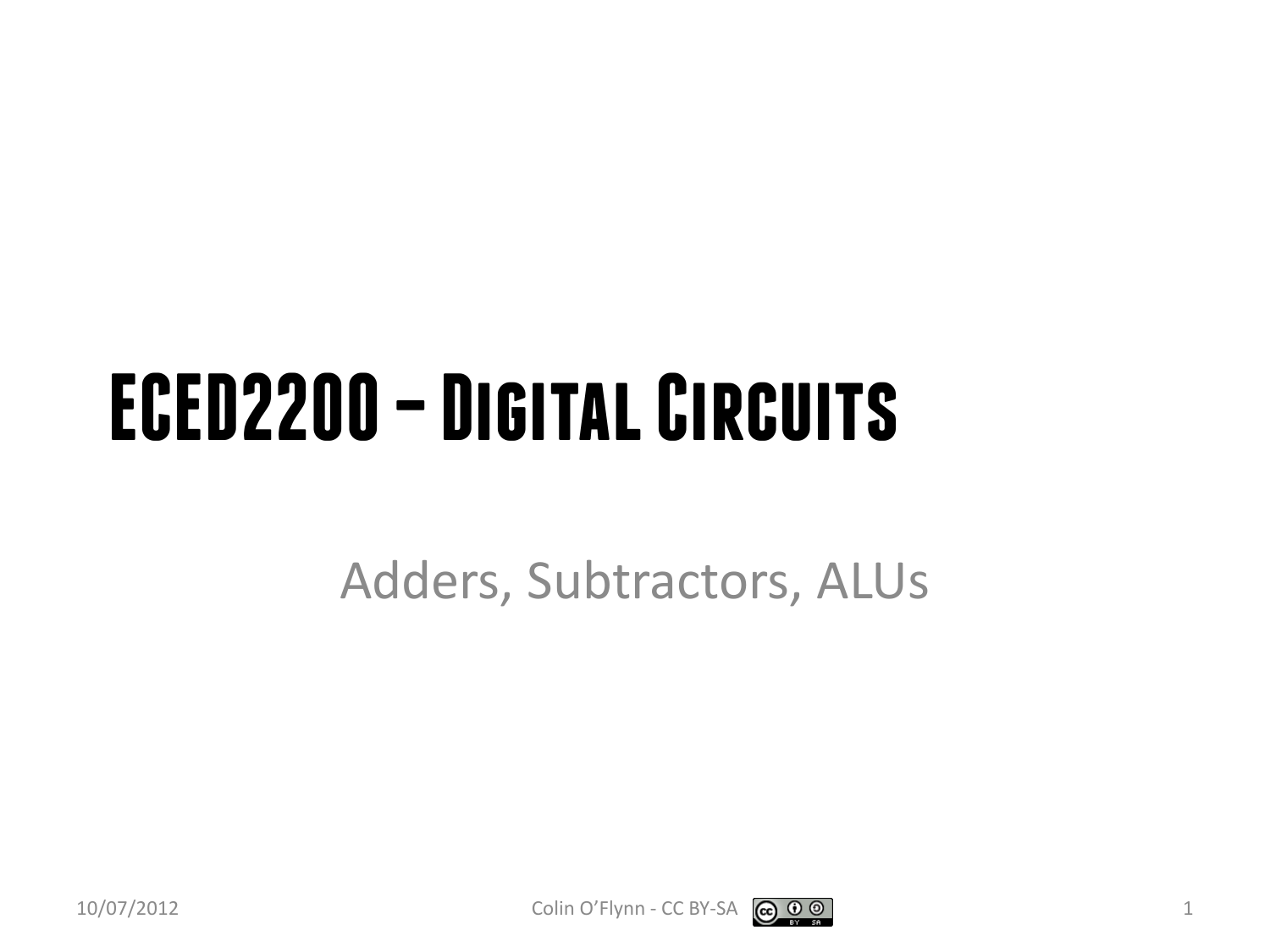# **General Notes**

- See updates to these slides: [www.newae.com/teaching](http://www.newae.com/teaching)
- These slides licensed under '[Creative Commons Attribution-ShareAlike](http://creativecommons.org/licenses/by-sa/3.0/) 3.0 [Unported](http://creativecommons.org/licenses/by-sa/3.0/) License'
- These slides are not the complete course they are extended in-class
- You will find the following references useful, see [www.newae.com/teaching](http://www.newae.com/teaching) for more information/links:
	- The book "Bebop to the Boolean Boogie" which is available to Dalhousie Students
	- Course notes (covers almost everything we will discuss in class)
	- Various websites such as e.g.: [www.play-hookey.com](http://www.play-hookey.com/)
	- The book "Contemporary Logic Design", which was used in previous iterations of the class and you may have already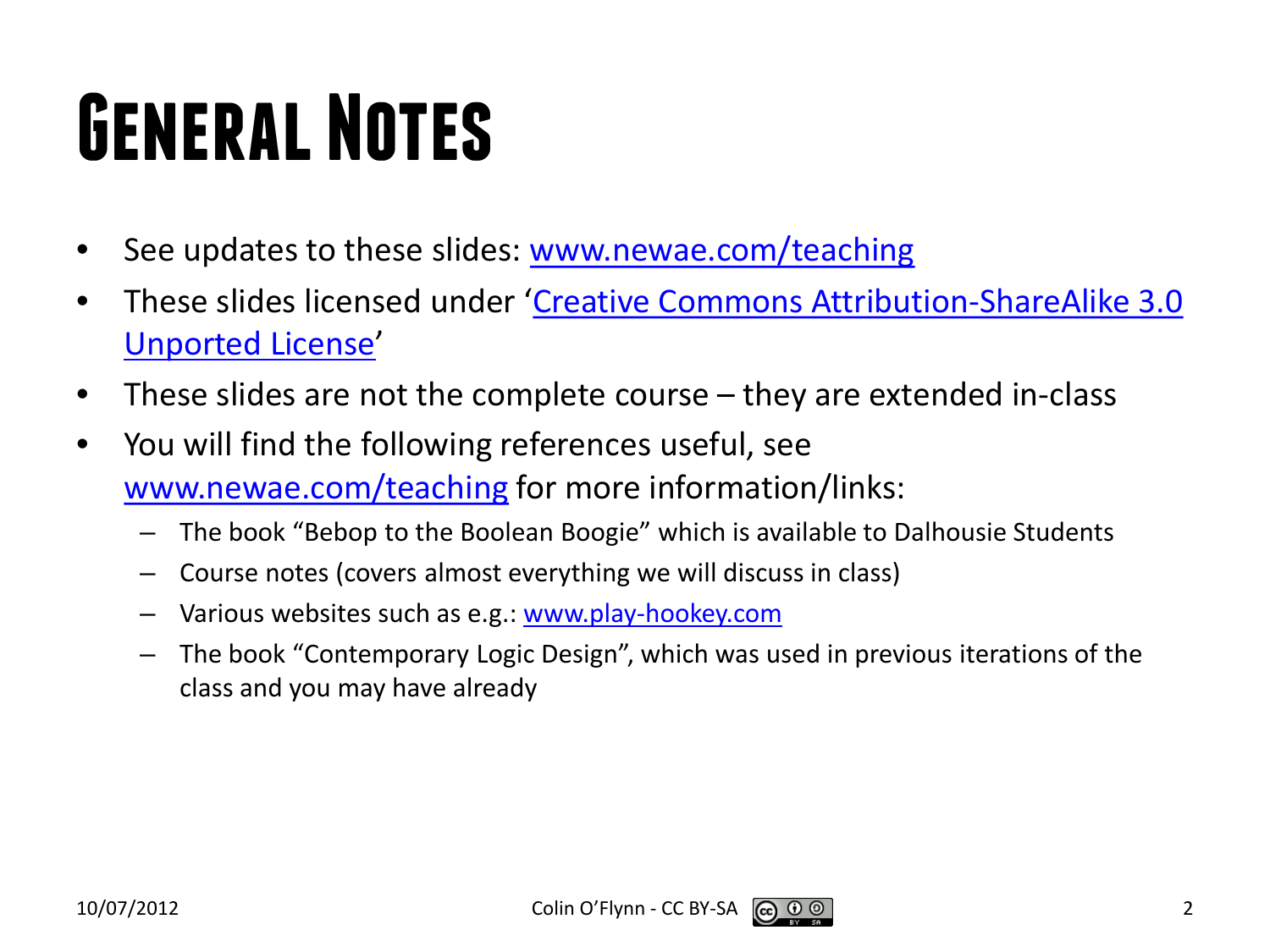#### **ADDERS & SUBTRACTORS**

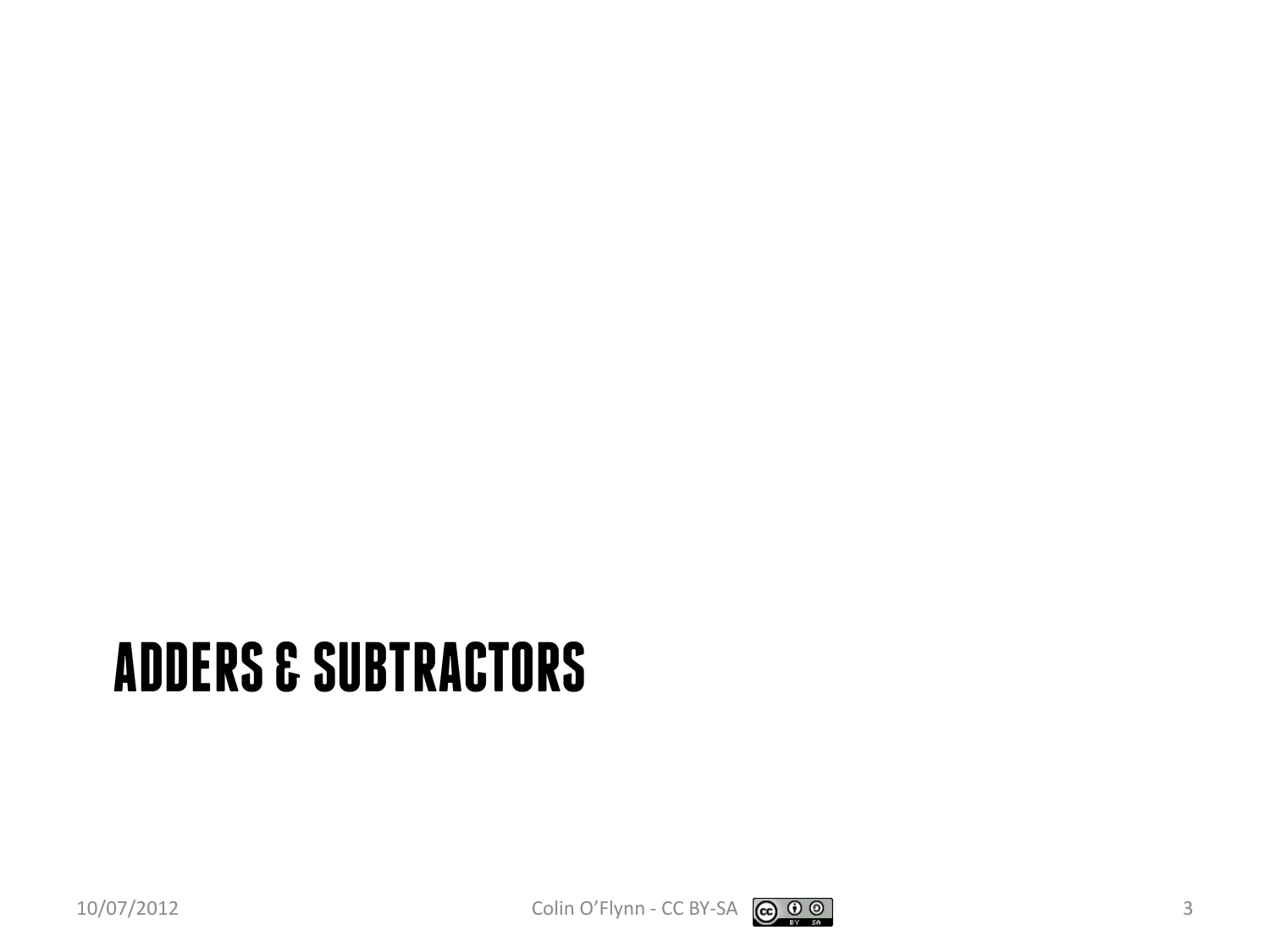#### **Half Adder**

# 1 0 1 0 0 1 + 0 1 0 1 1 0

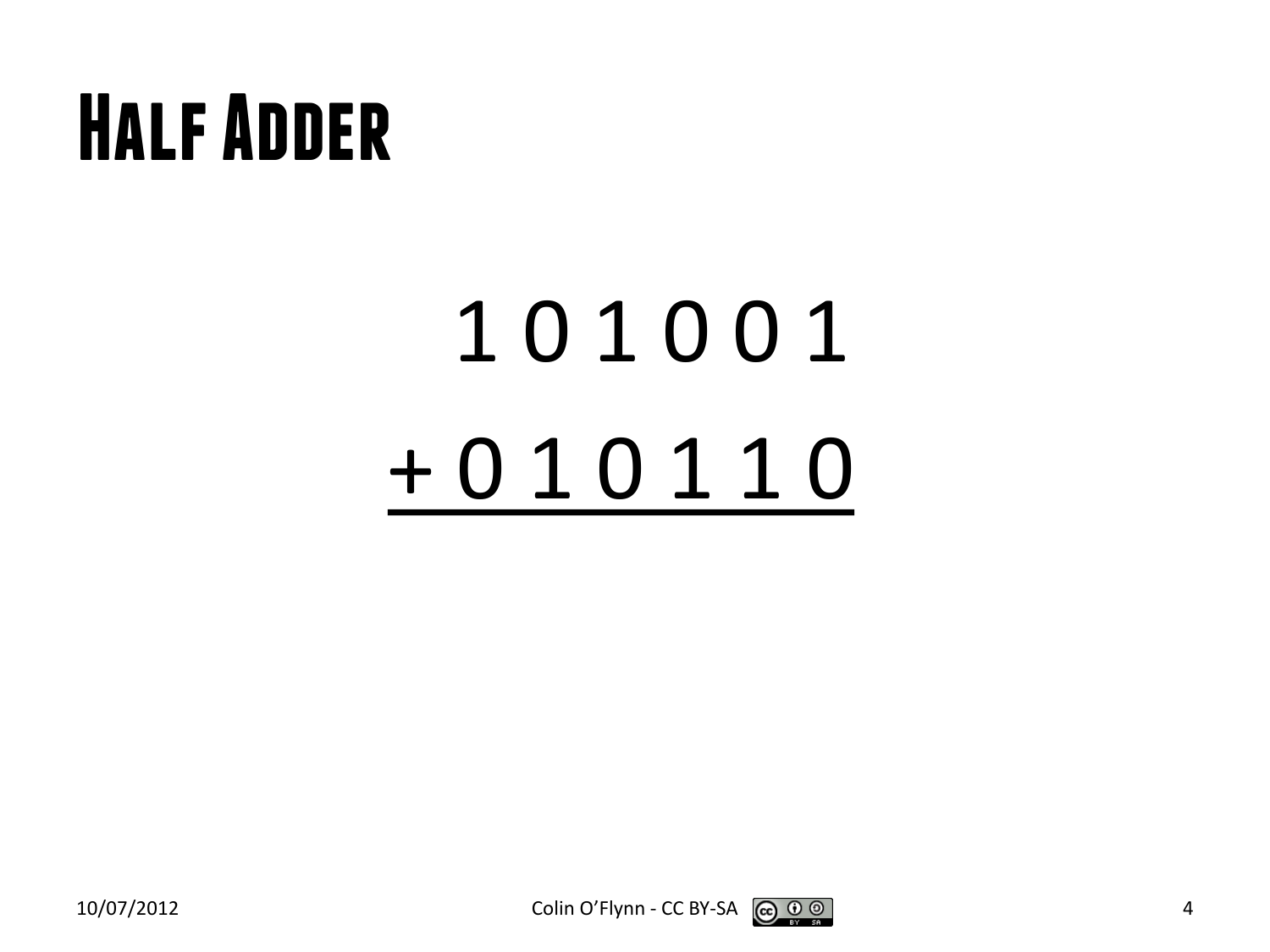### **Half Adder**

| A | B | <b>Sum</b> | <b>Carry</b> |
|---|---|------------|--------------|
|   |   |            |              |
|   |   |            |              |
|   |   |            |              |
|   |   |            |              |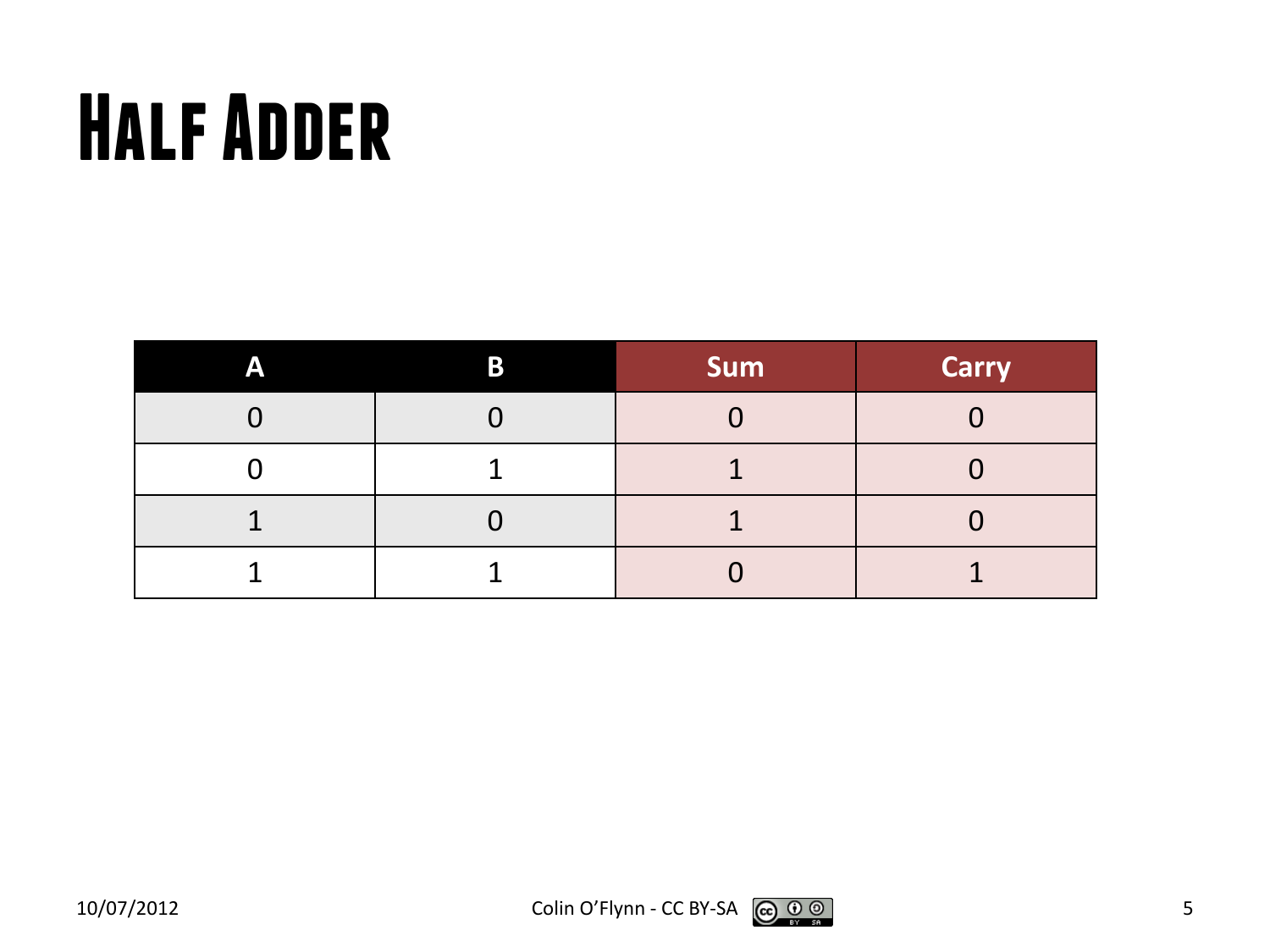#### **Half Adder -Sum**

| Α | B | Sum |
|---|---|-----|
|   |   |     |
|   |   |     |
| ı |   |     |
|   |   |     |

$$
S = m_1 + m_2 = \overline{A} \cdot B + A \cdot \overline{B}
$$

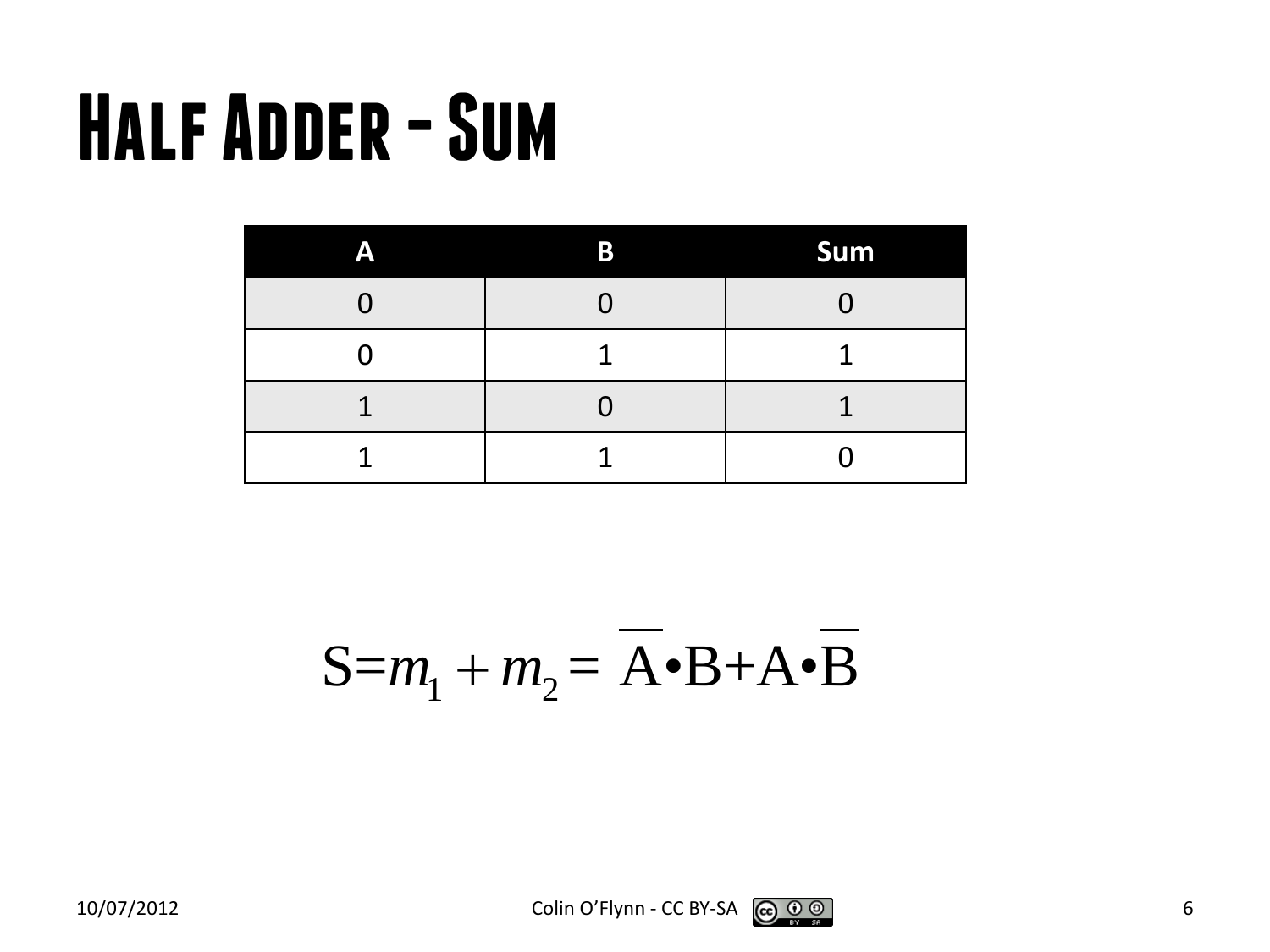### **Half Adder -Carry**

| Α | Β | <b>Carry</b> |
|---|---|--------------|
|   |   |              |
|   |   |              |
|   |   |              |
|   |   |              |

 $C=m_3 = A \cdot B$ 



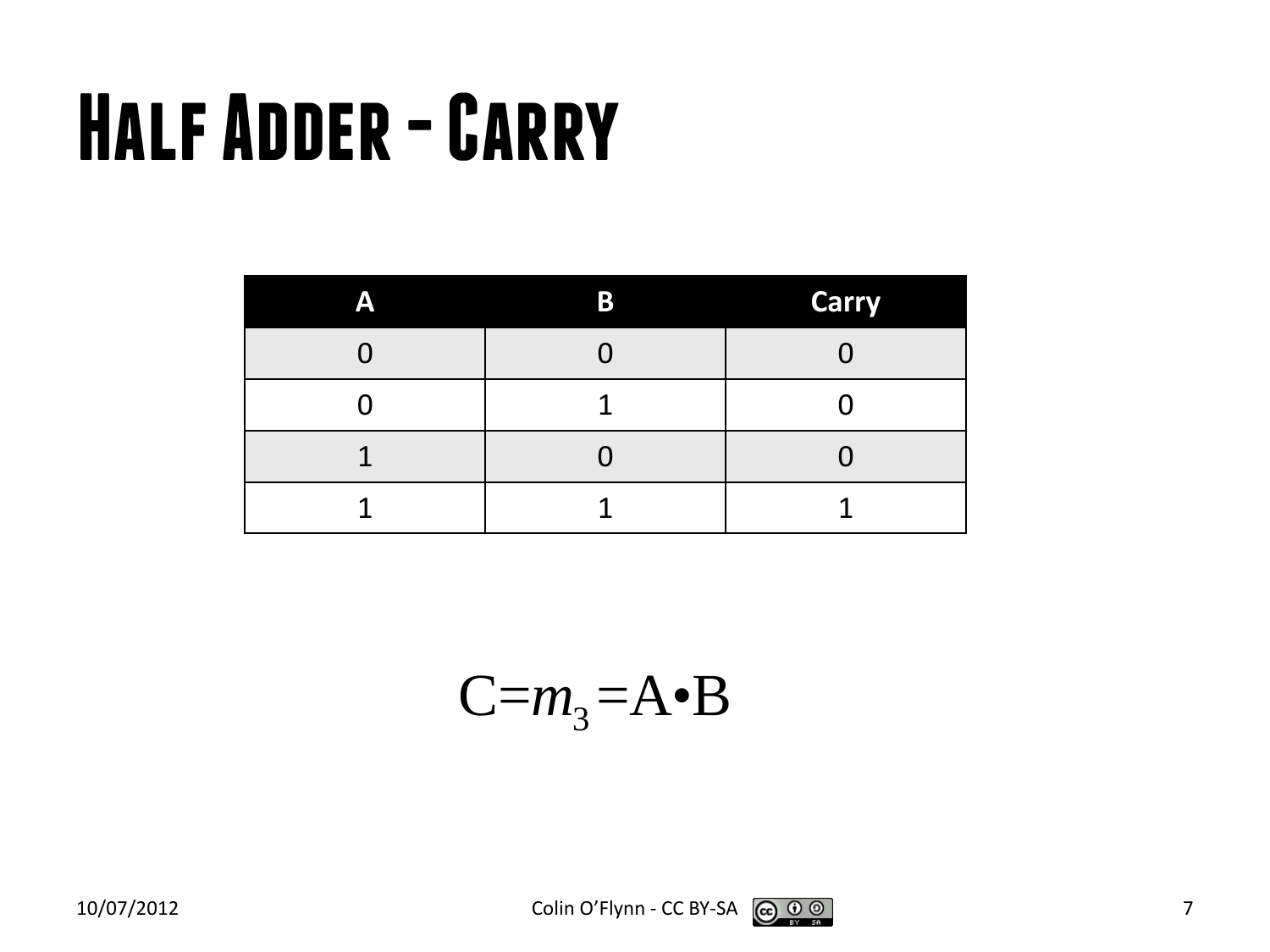### **Half Adder -Circuit**

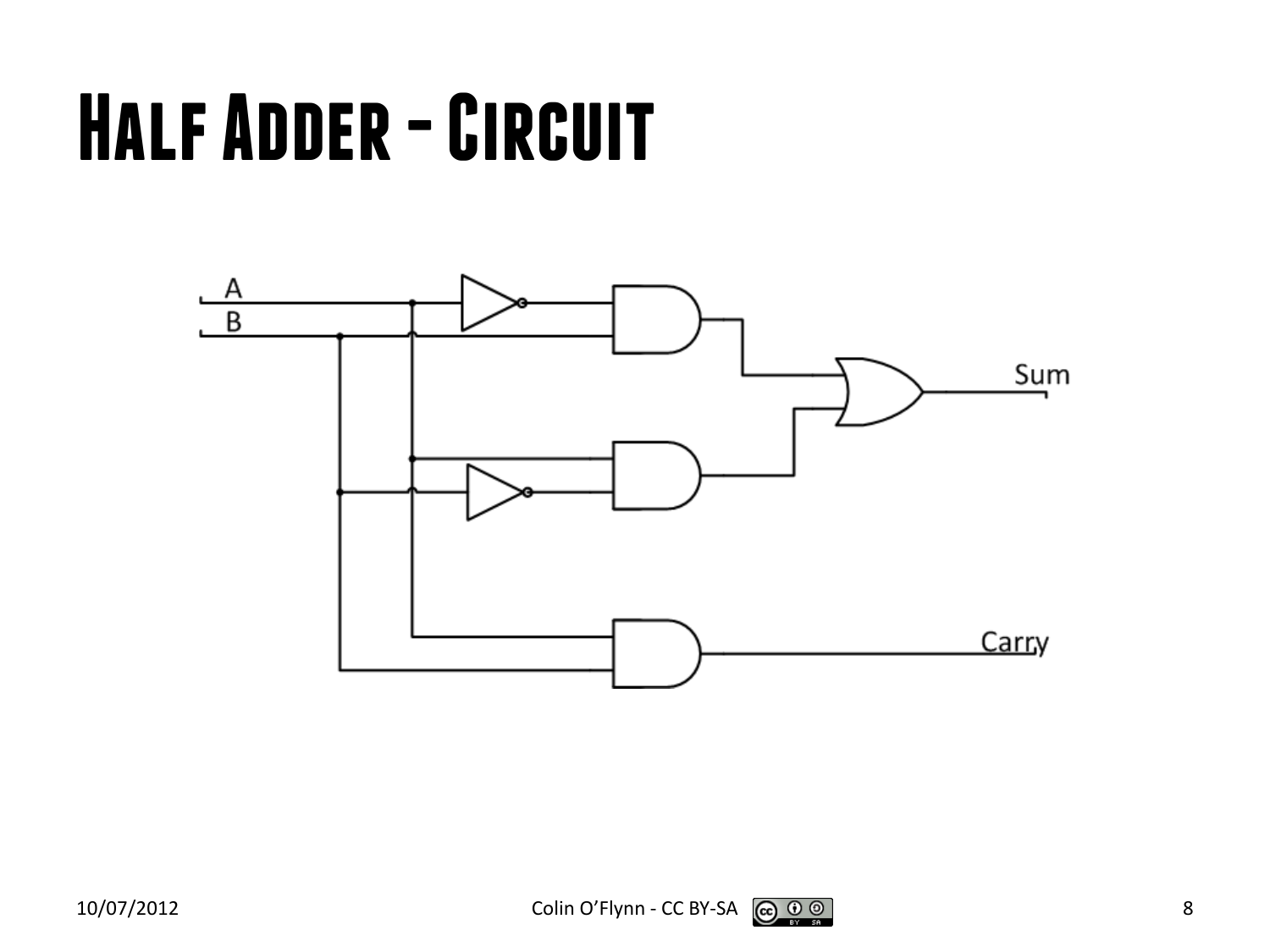# **Half Adder –Can we Improve it?**

 $S = A \cdot B + A \cdot B$ 

| No. | <b>Identity</b>                                                                             | <b>Comments</b>     |
|-----|---------------------------------------------------------------------------------------------|---------------------|
| 1   | $A+0=A$                                                                                     | Operations with 0   |
|     |                                                                                             | and $1$             |
| 2   | $A+1=1$                                                                                     | Operations with 0   |
|     |                                                                                             | and 1               |
| з   | $A+A=A$                                                                                     | Idempotent          |
| 4   | $A+A=1$                                                                                     | Complements         |
| 5   | $A \bullet 0 = 0$                                                                           | Operations with 0   |
|     |                                                                                             | and 1               |
| 6   | $A \bullet 1 = A$                                                                           | Operations with 0   |
|     |                                                                                             | and 1               |
| 7   | $A \bullet A = A$                                                                           | Idempotent          |
| 8   | $A \bullet A = 0$                                                                           | Complements         |
| 9   | A=A                                                                                         |                     |
| 10  | $A+B=B+A$                                                                                   | Commutative         |
| 11  | $A \cdot B = B \cdot A$                                                                     | Commutative         |
| 12  | $A+(B+C)=(A+B)+C=A+B+C$                                                                     | Associative         |
| 13  | $A \bullet (B \bullet C) = (A \bullet B) \bullet C = A \bullet B \bullet C$                 | Associative         |
| 14  | $A \bullet (B+C)=(A \bullet B)+(A \bullet C)$                                               | <b>Distributive</b> |
| 15  | $A+(B\bullet C)=(A+B)\bullet (A+C)$                                                         | <b>Distributive</b> |
| 16  | $A+(A \bullet B)=A$                                                                         | Absorption          |
| 17  | $A \bullet (A + B)=A$                                                                       | Absorption          |
| 18  | $(A \cdot B) + (\overline{A} \cdot C) + (B \cdot C) = (A \cdot B) + (\overline{A} \cdot C)$ | Consensus           |
| 19  | $\overline{A+B+C+}=\overline{A}\bullet\overline{B}\bullet\overline{C}$                      | De Morgan           |
| 20  | $\overline{A \bullet B \bullet C \bullet } = \overline{A} + \overline{B} + \overline{C}$    | De Morgan           |
| 21  | $(A+B) \cdot B = A \cdot B$                                                                 | Simplification      |
| 22  | $(A \cdot B) + B = A + B$                                                                   | Simplification      |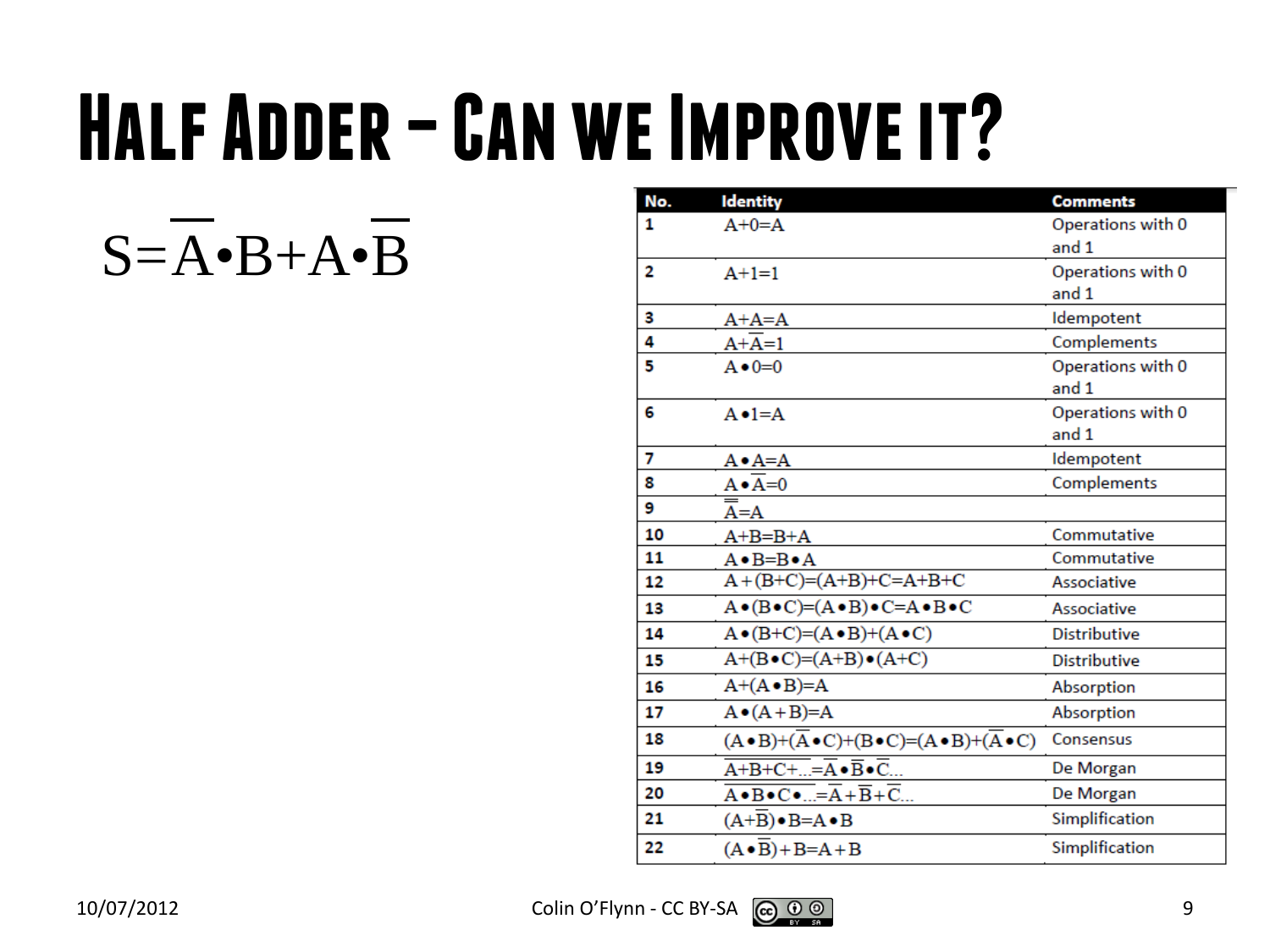# **Half Adder –Can we Improve it?**

 $S = A \cdot B + A \cdot B$ 19)  $C \cdot D = C + D$  $= A \cdot B + A \cdot B$  $= A + B + A + B$  $20)$   $C+D=C\bullet D$  $= A+B \cdot A+B$ 

| No.            | <b>Identity</b>                                                                                      | <b>Comments</b>     |
|----------------|------------------------------------------------------------------------------------------------------|---------------------|
| 1              | $A+0=A$                                                                                              | Operations with 0   |
|                |                                                                                                      | and 1               |
| $\overline{2}$ | $A+1=1$                                                                                              | Operations with 0   |
|                |                                                                                                      | and $1$             |
| з              | $A+A=A$                                                                                              | Idempotent          |
| 4              | $A+A=1$                                                                                              | Complements         |
| 5              | $A \bullet 0 = 0$                                                                                    | Operations with 0   |
|                |                                                                                                      | and 1               |
| 6              | $A \cdot 1 = A$                                                                                      | Operations with 0   |
|                |                                                                                                      | and 1               |
| 7              | A∙A=A                                                                                                | Idempotent          |
| 8              | $A \bullet A = 0$                                                                                    | Complements         |
| 9              | $A = A$                                                                                              |                     |
| 10             | $A+B=B+A$                                                                                            | Commutative         |
| 11             | $A \cdot B = B \cdot A$                                                                              | Commutative         |
| 12             | $A+(B+C)=(A+B)+C=A+B+C$                                                                              | Associative         |
| 13             | $A \bullet (B \bullet C) = (A \bullet B) \bullet C = A \bullet B \bullet C$                          | Associative         |
| 14             | $A \bullet (B+C)=(A \bullet B)+(A \bullet C)$                                                        | <b>Distributive</b> |
| 15             | $A+(B\bullet C)=(A+B)\bullet (A+C)$                                                                  | <b>Distributive</b> |
| 16             | $A+(A \bullet B)=A$                                                                                  | Absorption          |
| 17             | $A \bullet (A + B)=A$                                                                                | Absorption          |
| 18             | $(A \cdot B) + (\overline{A} \cdot C) + (B \cdot C) = (A \cdot B) + (\overline{A} \cdot C)$          | Consensus           |
| 19             | $\overline{A+B+C+}=\overline{A}\bullet\overline{B}\bullet\overline{C}$                               | De Morgan           |
| 20             | $A \bullet \overline{B} \bullet \overline{C} \bullet  = \overline{A} + \overline{B} + \overline{C} $ | De Morgan           |
| 21             | $(A+\overline{B}) \bullet B = A \bullet B$                                                           | Simplification      |
| 22             | $(A \cdot B) + B = A + B$                                                                            | Simplification      |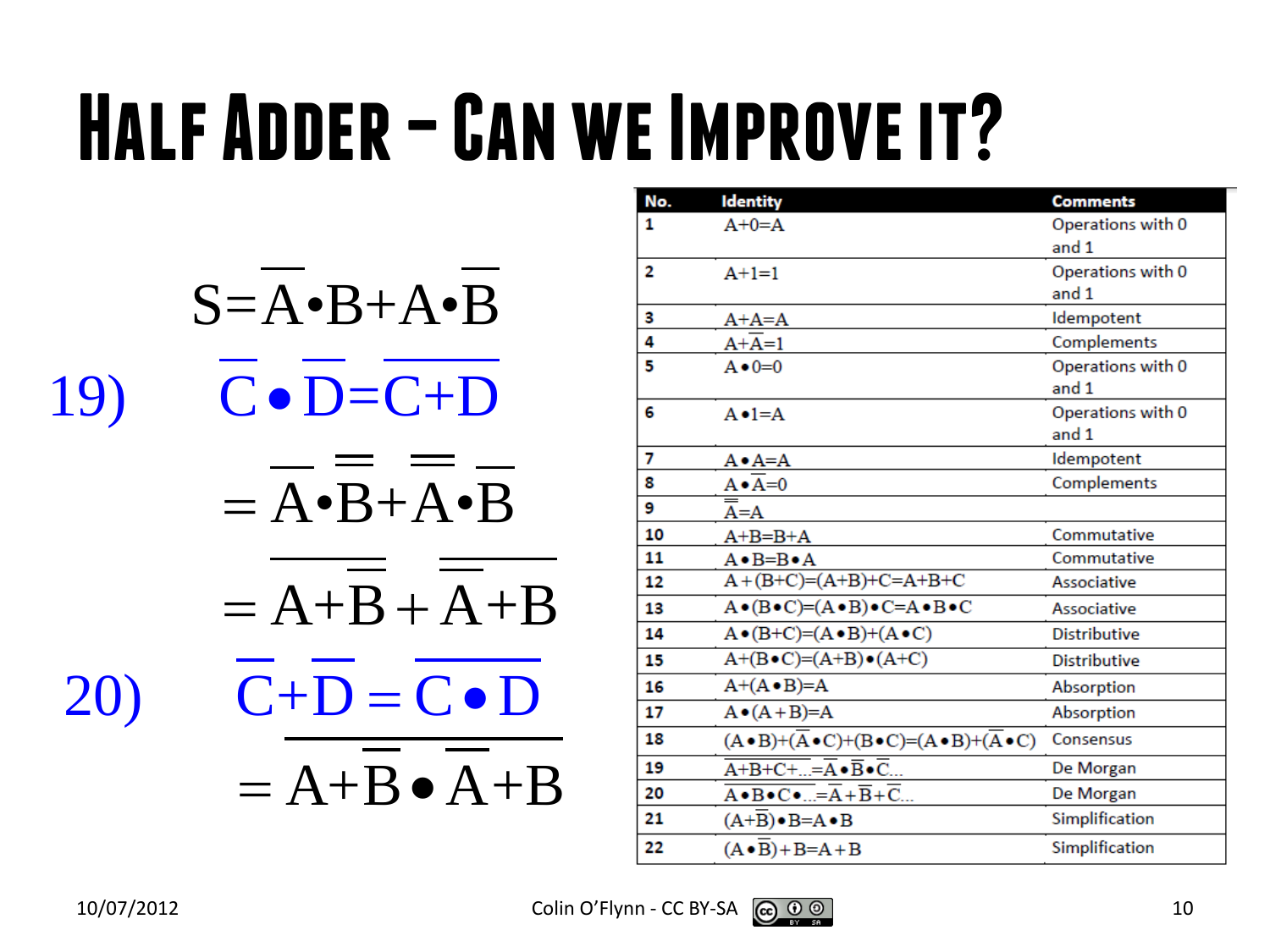# HALF ADDER – CAN WE IMPROVE IT?

$$
= (A \bullet B) + (A \bullet B) + (B \bullet \overline{B}) + (B \bullet \overline{B})
$$
\n
$$
= (A \bullet B) + (A \bullet B) + (B \bullet \overline{B}) + (B \bullet \overline{B})
$$
\n
$$
= (A \bullet B) + (A \bullet B) + (B \bullet \overline{B}) + (B \bullet \overline{B})
$$
\n
$$
= (A \bullet B) + (A \bullet B) + (A \bullet \overline{B}) + (B \bullet \overline{B})
$$
\n
$$
= (A \bullet B) + (A \bullet B) + (A \bullet \overline{B}) + (B \bullet \overline{B})
$$
\n
$$
= (A \bullet B) + (A \bullet \overline{B}) + (B \bullet \overline{B})
$$
\n
$$
= (A \bullet B) + (A \bullet \overline{B}) + (B \bullet \overline{B})
$$
\n
$$
= (A \bullet B) + (A \bullet \overline{B}) + (B \bullet \overline{B})
$$
\n
$$
= (A \bullet B) + (A \bullet \overline{B})
$$
\n
$$
= (A \bullet B) + (A \bullet \overline{B})
$$
\n
$$
= (A \bullet B) + (A \bullet \overline{B})
$$
\n
$$
= (A \bullet B) + (A \bullet \overline{B})
$$
\n
$$
= (A \bullet B) + (A \bullet \overline{B})
$$
\n
$$
= (A \bullet B) + (A \bullet \overline{B})
$$
\n
$$
= (A \bullet B) + (A \bullet \overline{B})
$$
\n
$$
= (A \bullet B) + (A \bullet B)
$$
\n
$$
= (A \bullet B) + (A \bullet B)
$$
\n
$$
= (A \bullet B) + (A \bullet B)
$$
\n
$$
= (A \bullet B) + (A \bullet B)
$$
\n
$$
= (A \bullet B) + (A \bullet B)
$$
\n
$$
= (A \bullet B) + (A \bullet B)
$$
\n
$$
= (A \bullet B) + (A \bullet B)
$$
\n
$$
= (A \bullet B) + (A \bullet B)
$$
\n
$$
= (A \bullet B) + (A \bullet B)
$$
\n
$$
= (A \bullet B) + (
$$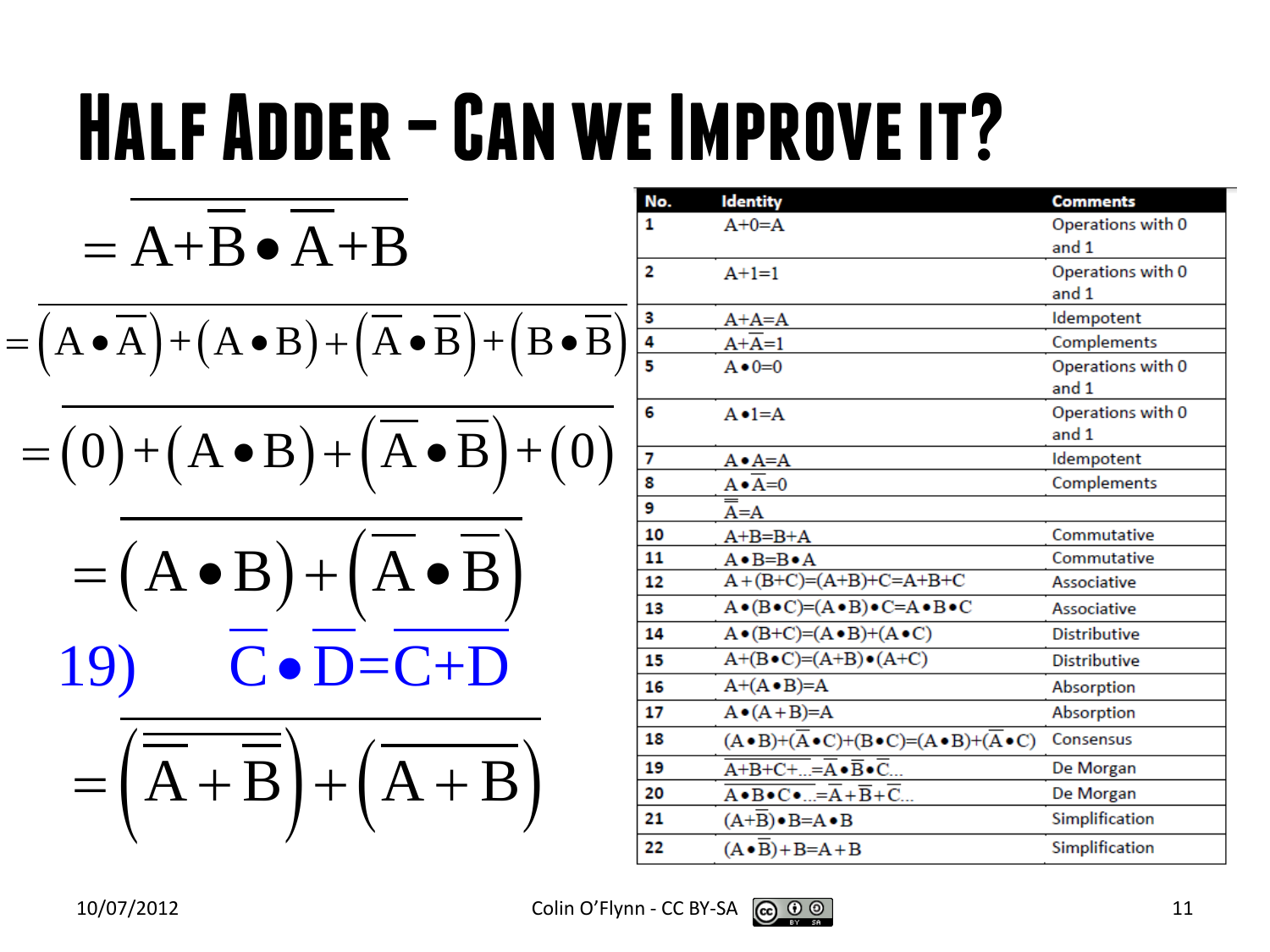# **Half Adder –Can we Improve it?**

$$
= \left(\overline{\overline{A} + \overline{B}}\right) + \left(\overline{A + B}\right)
$$

 $20)$   $C+D=C\bullet D$ 

$$
= \overline{\left(\overline{A} + \overline{B}\right) \bullet \left(A + B\right)}
$$

$$
= (\overline{A} + \overline{B}) \bullet (A + B)
$$
  
20) 
$$
\overline{C} + \overline{D} = \overline{C \bullet D}
$$

$$
= (\overline{A \bullet B}) \bullet (A + B)
$$

| No.            | <b>Identity</b>                                                                             | <b>Comments</b>     |
|----------------|---------------------------------------------------------------------------------------------|---------------------|
| 1              | $A+0=A$                                                                                     | Operations with 0   |
|                |                                                                                             | and 1               |
| $\overline{2}$ | $A+1=1$                                                                                     | Operations with 0   |
|                |                                                                                             | and 1               |
| з              | $A+A=A$                                                                                     | Idempotent          |
| 4              | $A+A=1$                                                                                     | Complements         |
| 5              | $A \bullet 0 = 0$                                                                           | Operations with 0   |
|                |                                                                                             | and 1               |
| 6              | $A \cdot 1 = A$                                                                             | Operations with 0   |
|                |                                                                                             | and 1               |
| 7              | $A \bullet A = A$                                                                           | Idempotent          |
| 8              | $A \bullet A = 0$                                                                           | Complements         |
| 9              | $A = A$                                                                                     |                     |
| 10             | $A+B=B+A$                                                                                   | Commutative         |
| 11             | $A \bullet B = B \bullet A$                                                                 | Commutative         |
| 12             | $A+(B+C)=(A+B)+C=A+B+C$                                                                     | Associative         |
| 13             | $A \bullet (B \bullet C) = (A \bullet B) \bullet C = A \bullet B \bullet C$                 | Associative         |
| 14             | $A \bullet (B+C)=(A \bullet B)+(A \bullet C)$                                               | <b>Distributive</b> |
| 15             | $A+(B\bullet C)=(A+B)\bullet (A+C)$                                                         | <b>Distributive</b> |
| 16             | $A+(A \bullet B)=A$                                                                         | Absorption          |
| 17             | $A \bullet (A + B)=A$                                                                       | Absorption          |
| 18             | $(A \cdot B) + (\overline{A} \cdot C) + (B \cdot C) = (A \cdot B) + (\overline{A} \cdot C)$ | Consensus           |
| 19             | $\overline{A+B+C+}=\overline{A}\bullet\overline{B}\bullet\overline{C}$                      | De Morgan           |
| 20             | $\overline{A \bullet B \bullet C \bullet } = \overline{A} + \overline{B} + \overline{C}$    | De Morgan           |
| 21             | $(A+B) \cdot B = A \cdot B$                                                                 | Simplification      |
| 22             | $(A \cdot \overline{B}) + B = A + B$                                                        | Simplification      |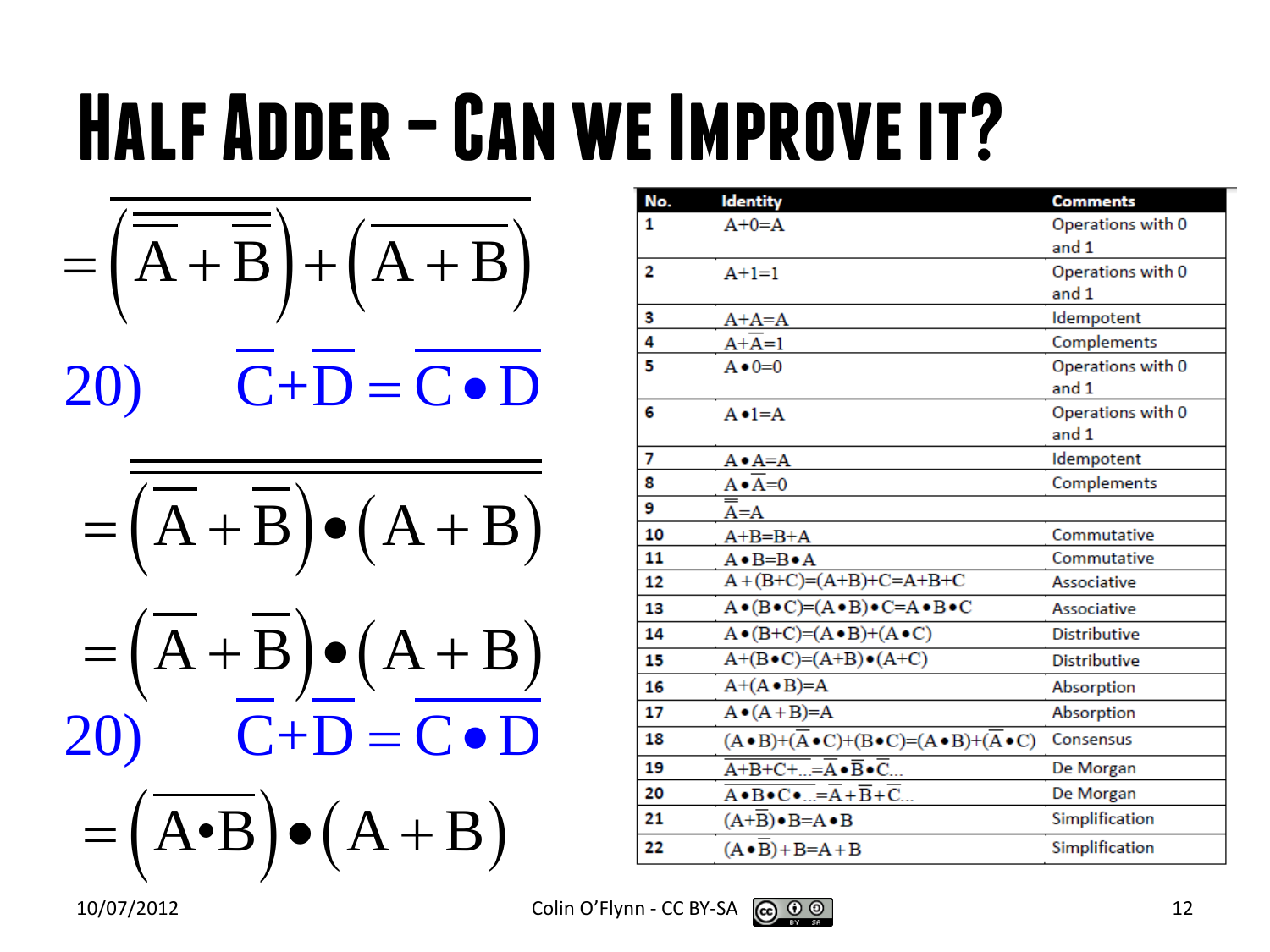#### **Half Adder –Improved Implementation**

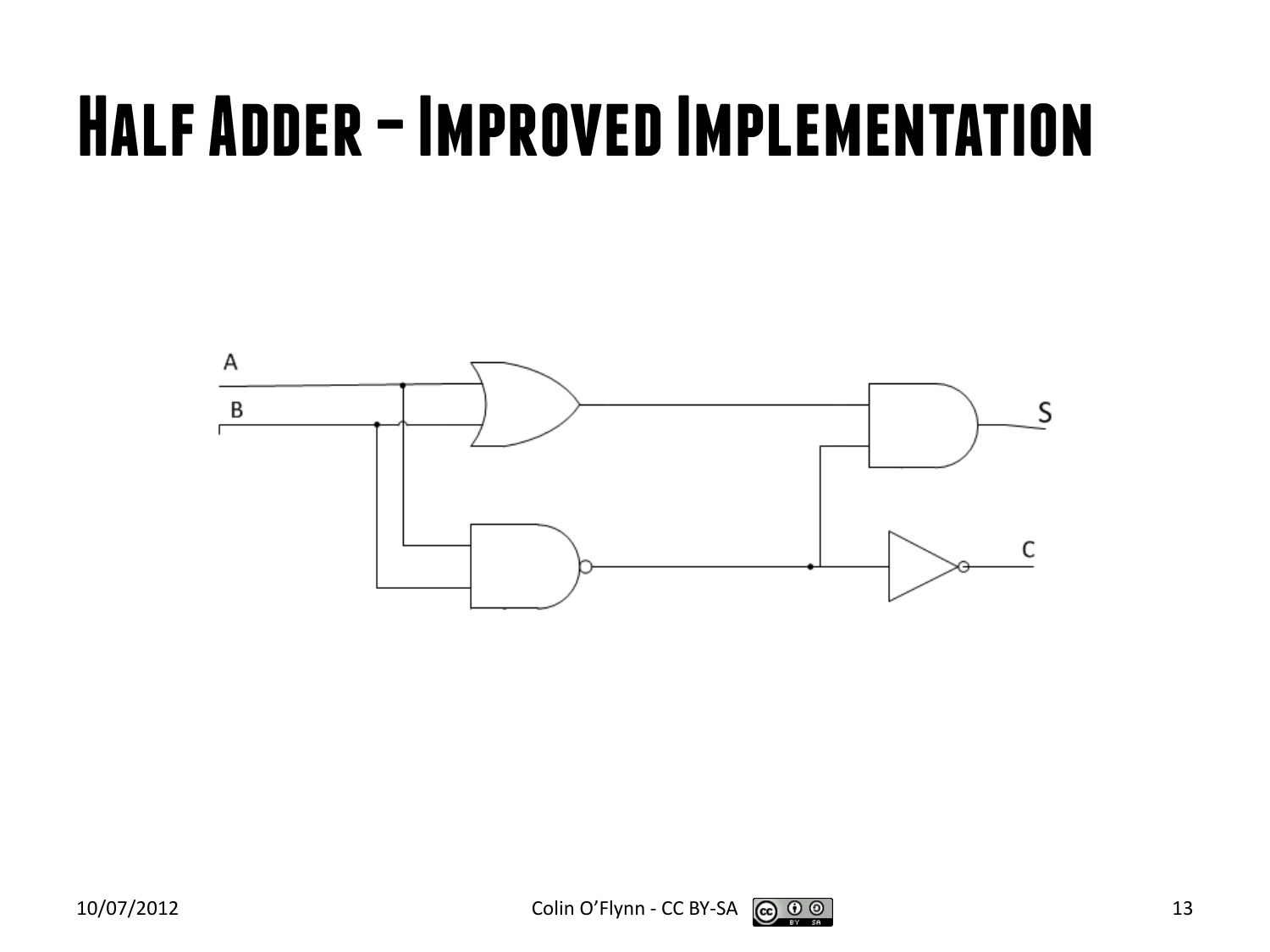#### **NAND Gate Implementation**



Source: http://commons.wikimedia.org/wiki/File:NAND\_gate\_(CMOS\_circuit).PNG

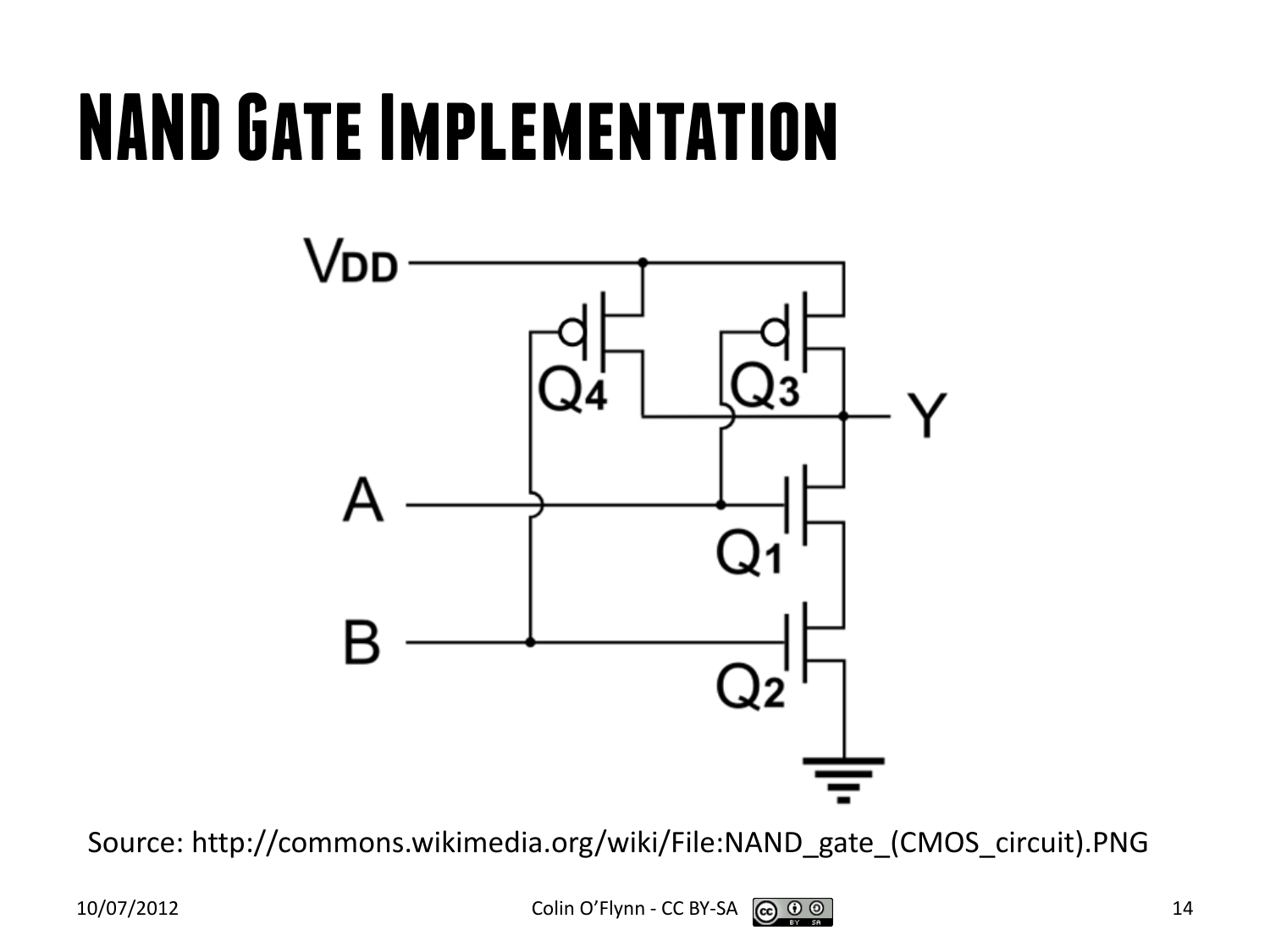### **Half Adder –Easier Sum**

| A | B | <b>Sum</b> |
|---|---|------------|
|   |   |            |
|   |   |            |
| ı |   |            |
|   |   |            |

 $S = A \oplus B$ 

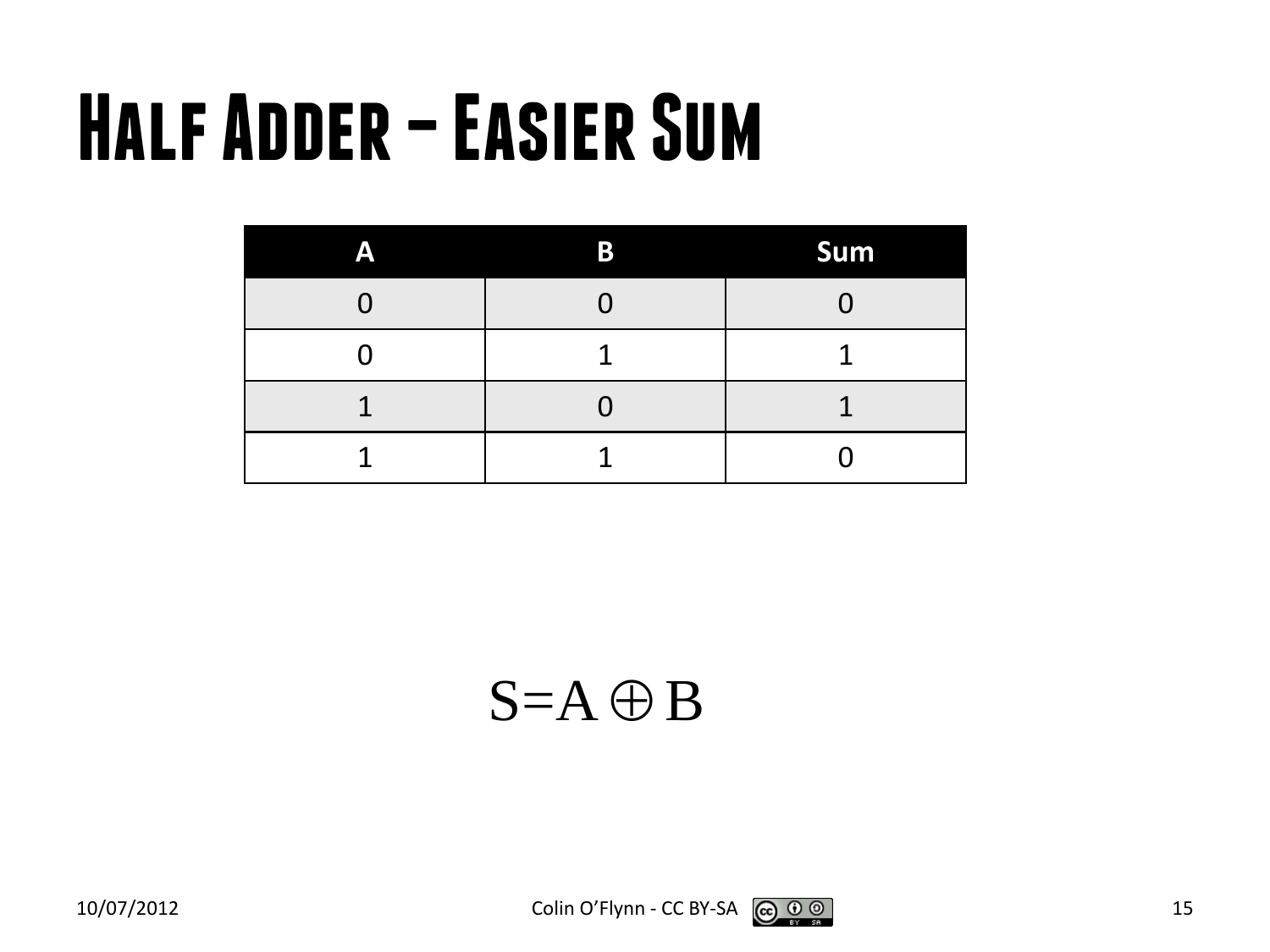#### **Half Adder –Classic Implementation**



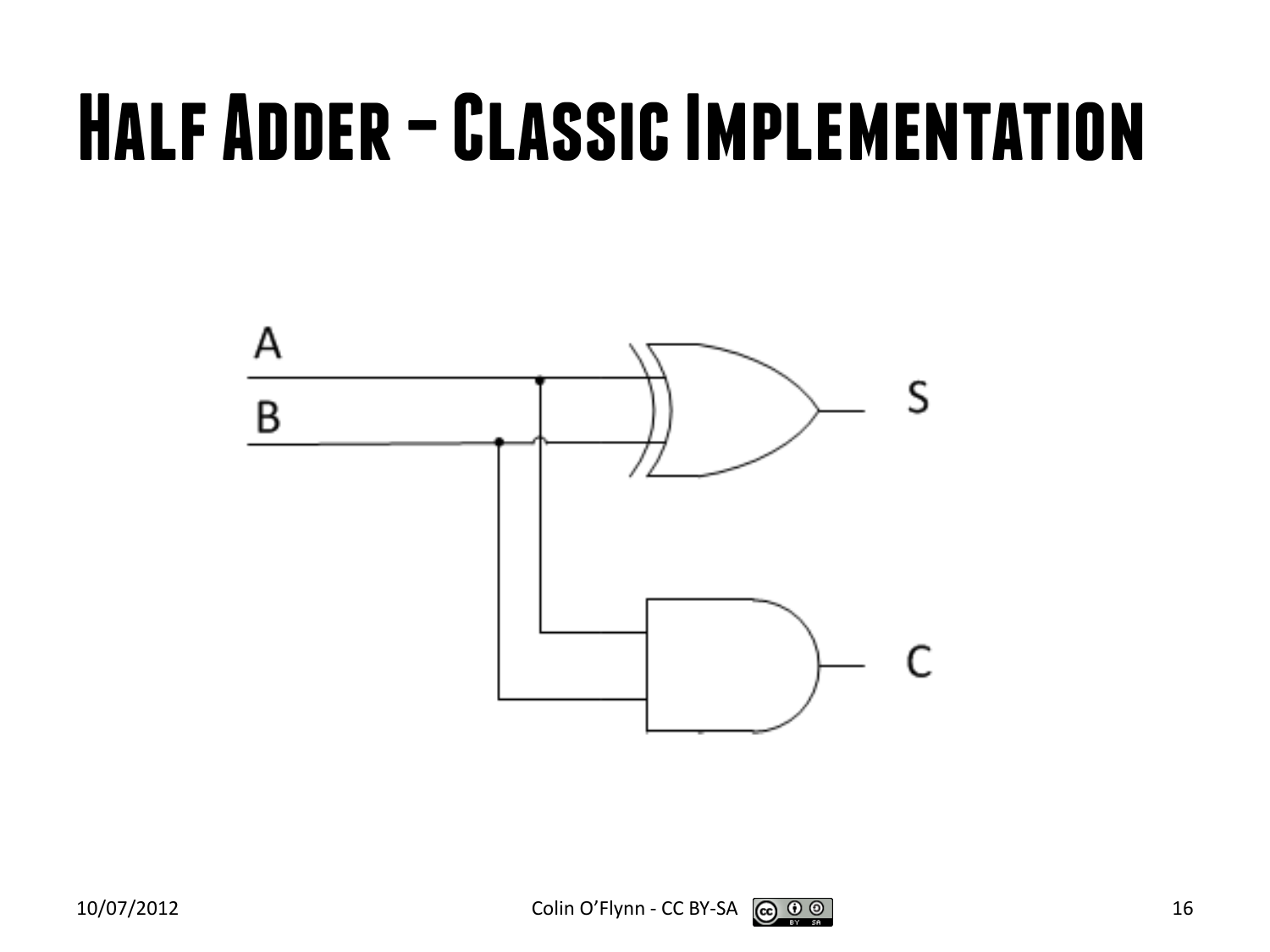# **Full Adder**

#### 1 0 1 0 0 1 + 0 1 0 1 1 0 A B S Co Ci

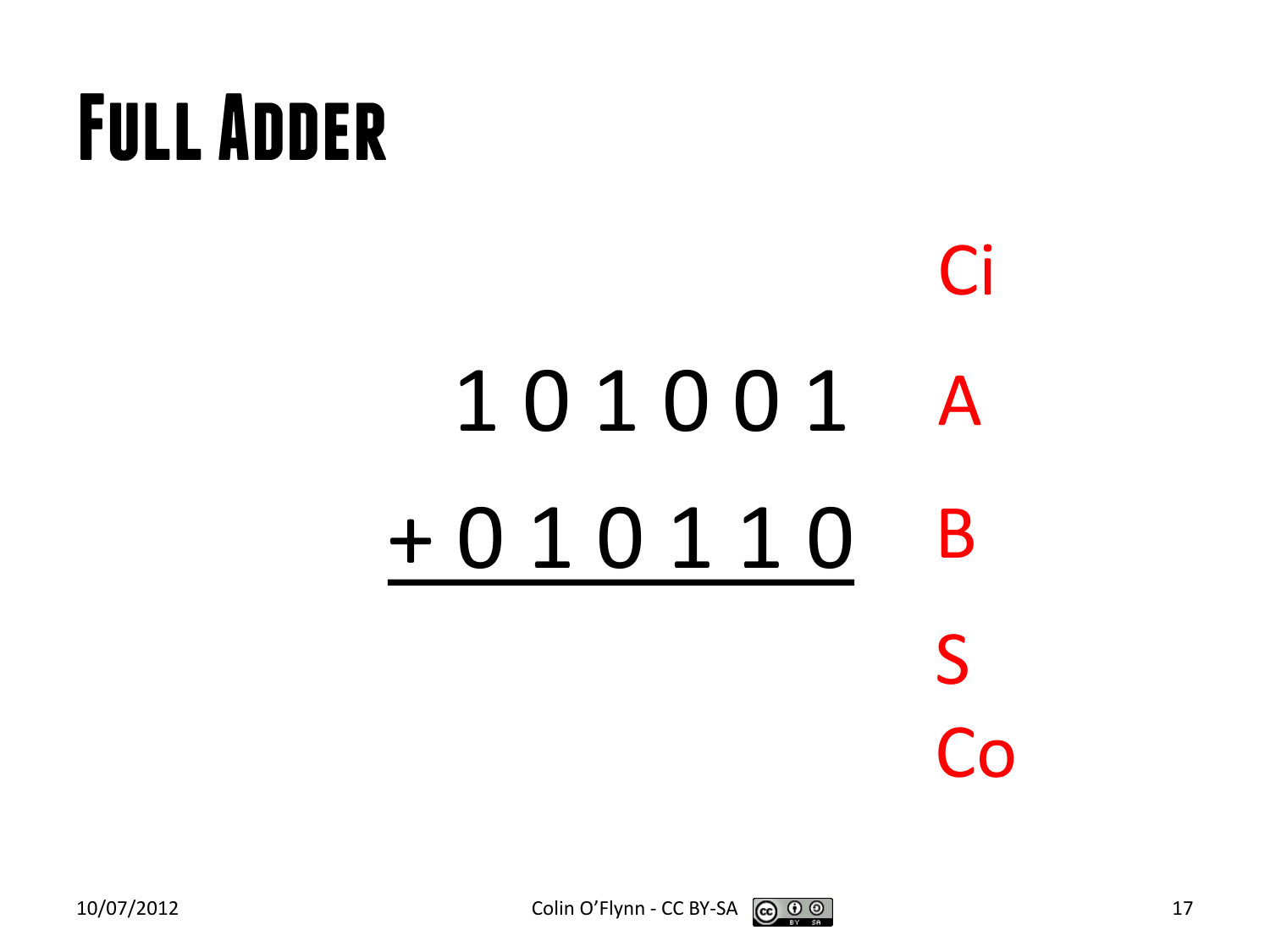# **Full Adder**

| A        | $\bf{B}$ | <b>Carry In</b> | Sum | <b>Carry Out</b> |
|----------|----------|-----------------|-----|------------------|
| $\Omega$ |          | $\Omega$        | 0   |                  |
| $\Omega$ |          | 1               |     |                  |
| $\Omega$ |          | $\Omega$        |     |                  |
| ∩        |          | 1               |     |                  |
|          |          | $\Omega$        |     |                  |
| 1        |          | 1               |     |                  |
|          |          | $\Omega$        |     |                  |
|          |          |                 |     |                  |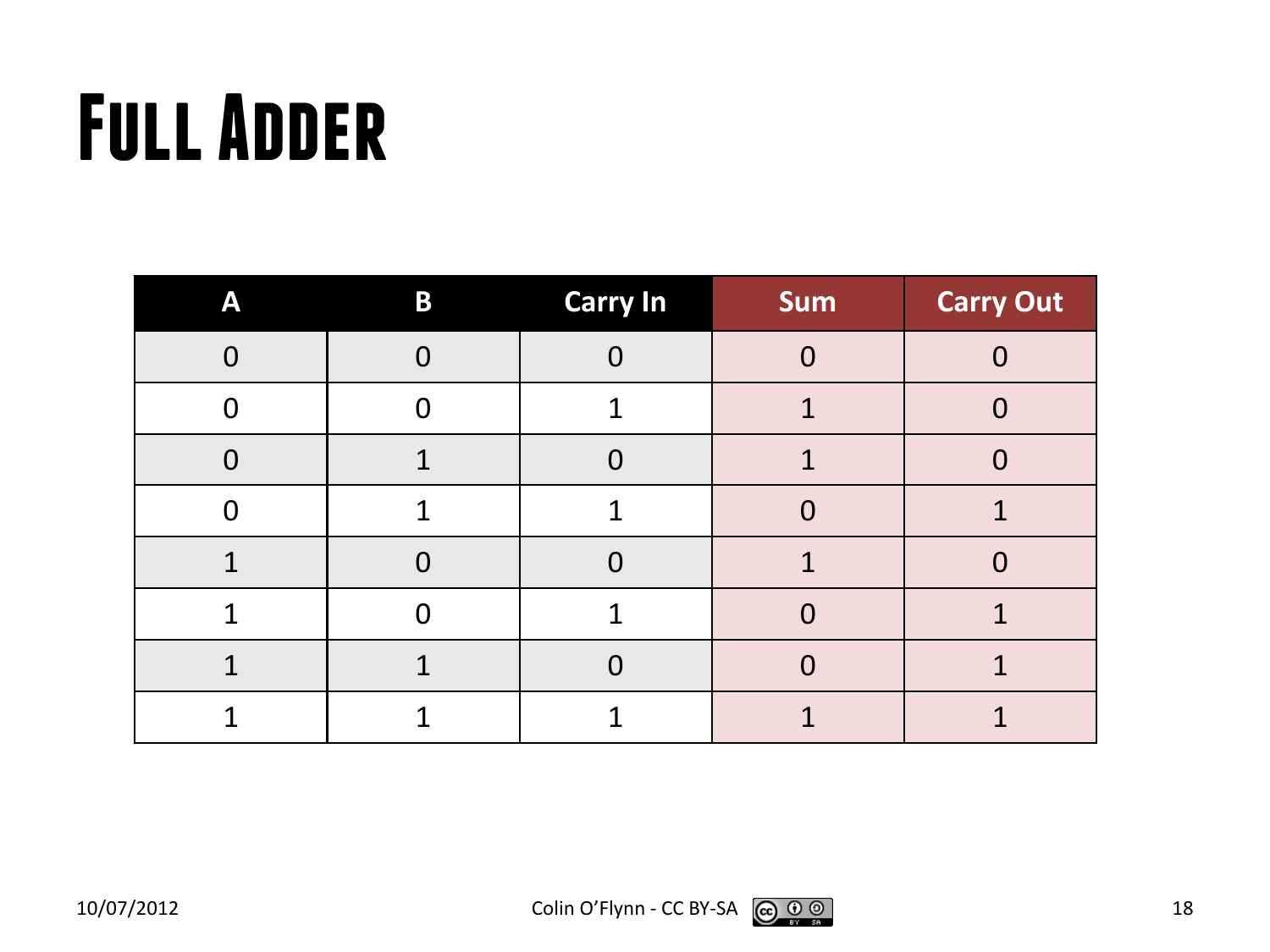# **Full Adder –Sum Out**

| A              | B      | <b>Carry In</b> | Sum |
|----------------|--------|-----------------|-----|
| $\Omega$       |        |                 |     |
| $\Omega$       | 0      | 1               | 1   |
| $\overline{0}$ | 1      | 0               | 1   |
| O              | 1      | 1               | 0   |
| 1              | $\Box$ | O               | 1   |
| 1              |        | 1               |     |
| 1              | 1      |                 |     |
|                |        |                 |     |

 $S = m_1 + m_2 + m_4 + m_7$ 

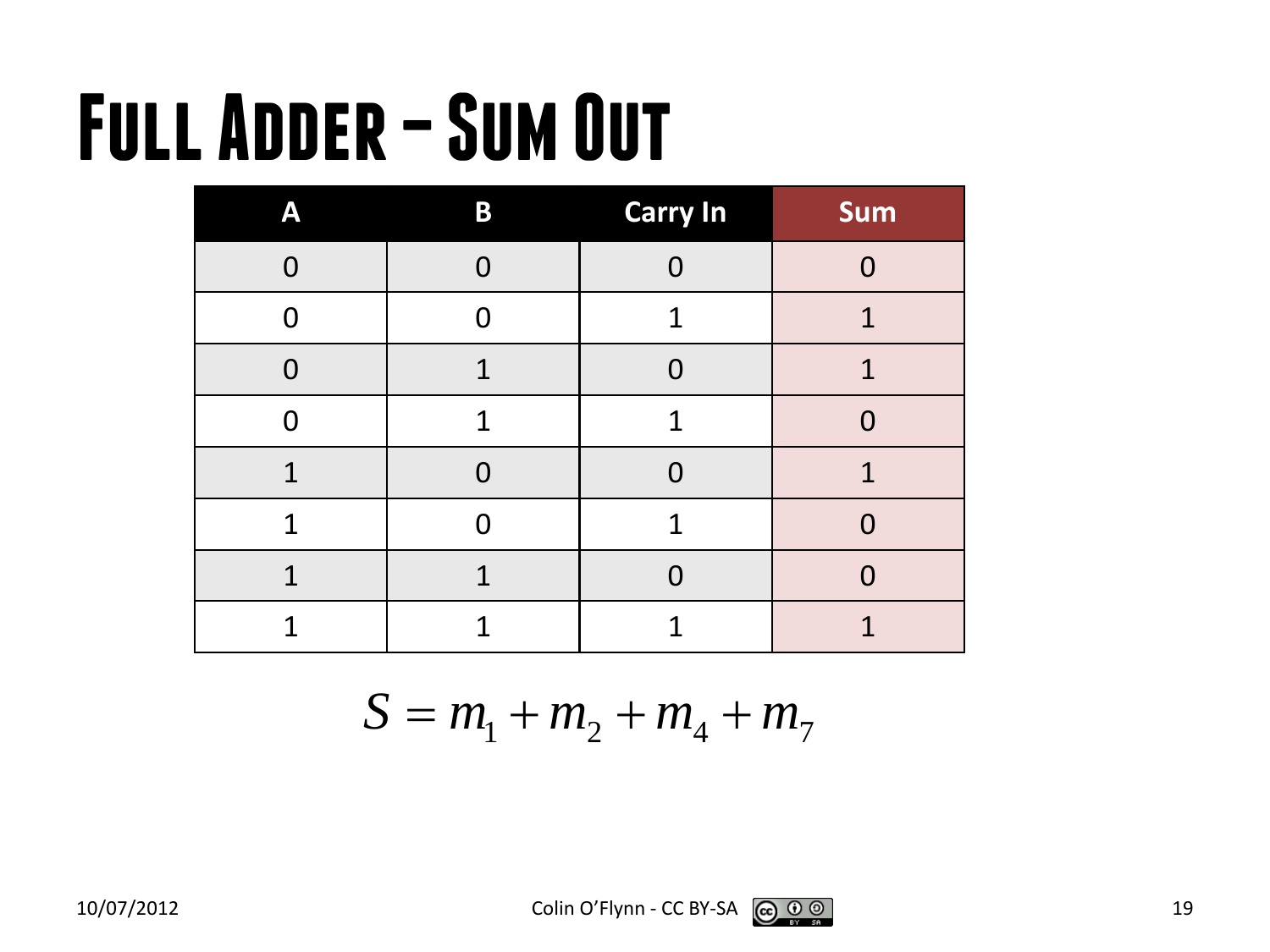# **Full Adder –Carry Out**

| Α           | B           | <b>Carry In</b> | <b>Carry Out</b> |
|-------------|-------------|-----------------|------------------|
| ⋂           |             | Ŋ               |                  |
|             |             | 1               |                  |
|             | 1           | Ω               |                  |
| ⋂           | 1           | 1               | 1                |
| $\mathbf 1$ | $\Box$      | 0               | $\Omega$         |
| 1           |             | 1               | 1                |
| 1           | $\mathbf 1$ | O               | 1                |
| 1           |             |                 |                  |

$$
Co = m_3 + m_5 + m_6 + m_7
$$

$$
10/07/2012 \t\t\t \text{Colin O'Flynn - CC BY-SA} \t\t \textcircled{9} \t\t \textcircled{9}
$$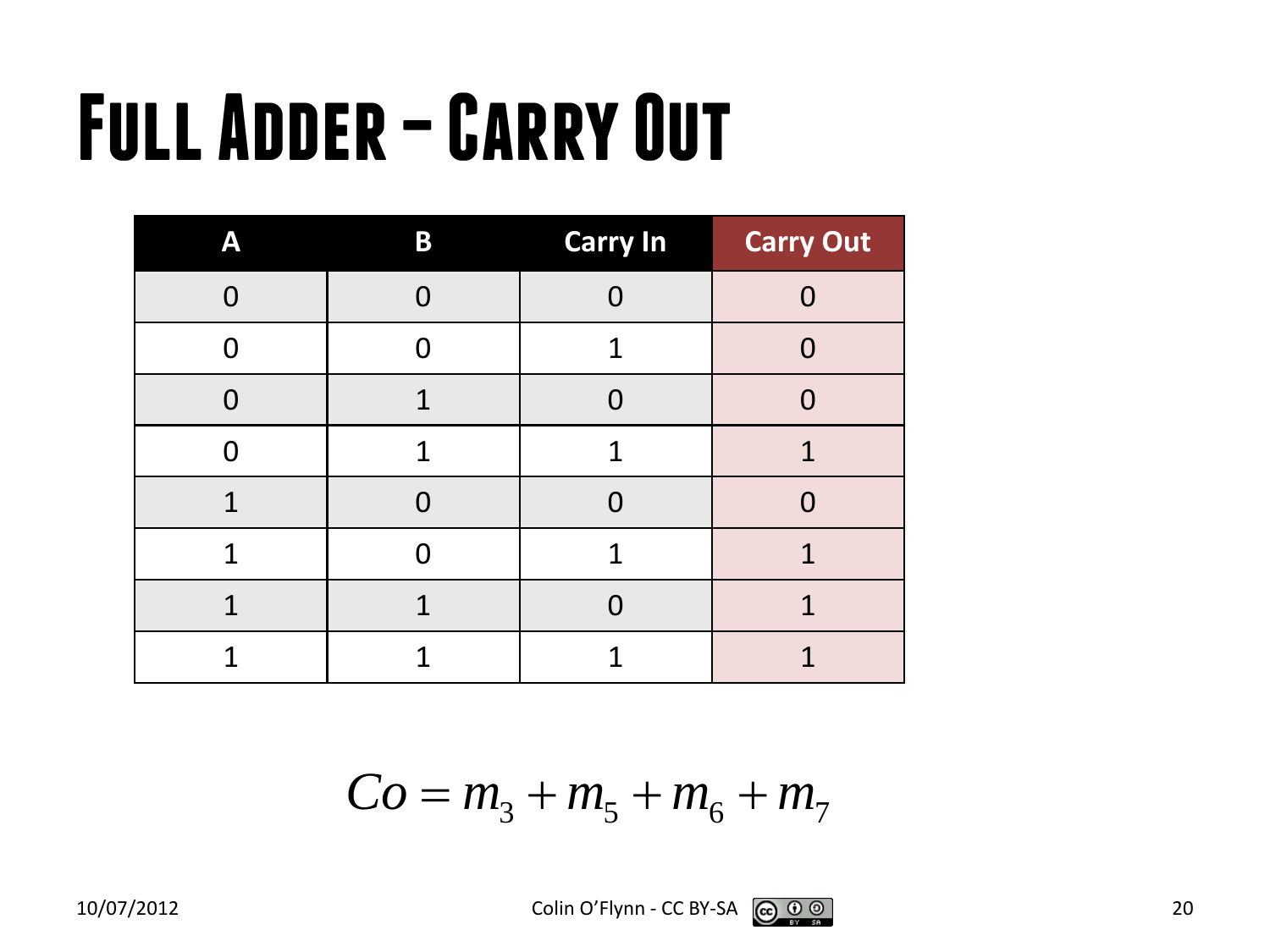# **Full Adder Built from Half Adders**





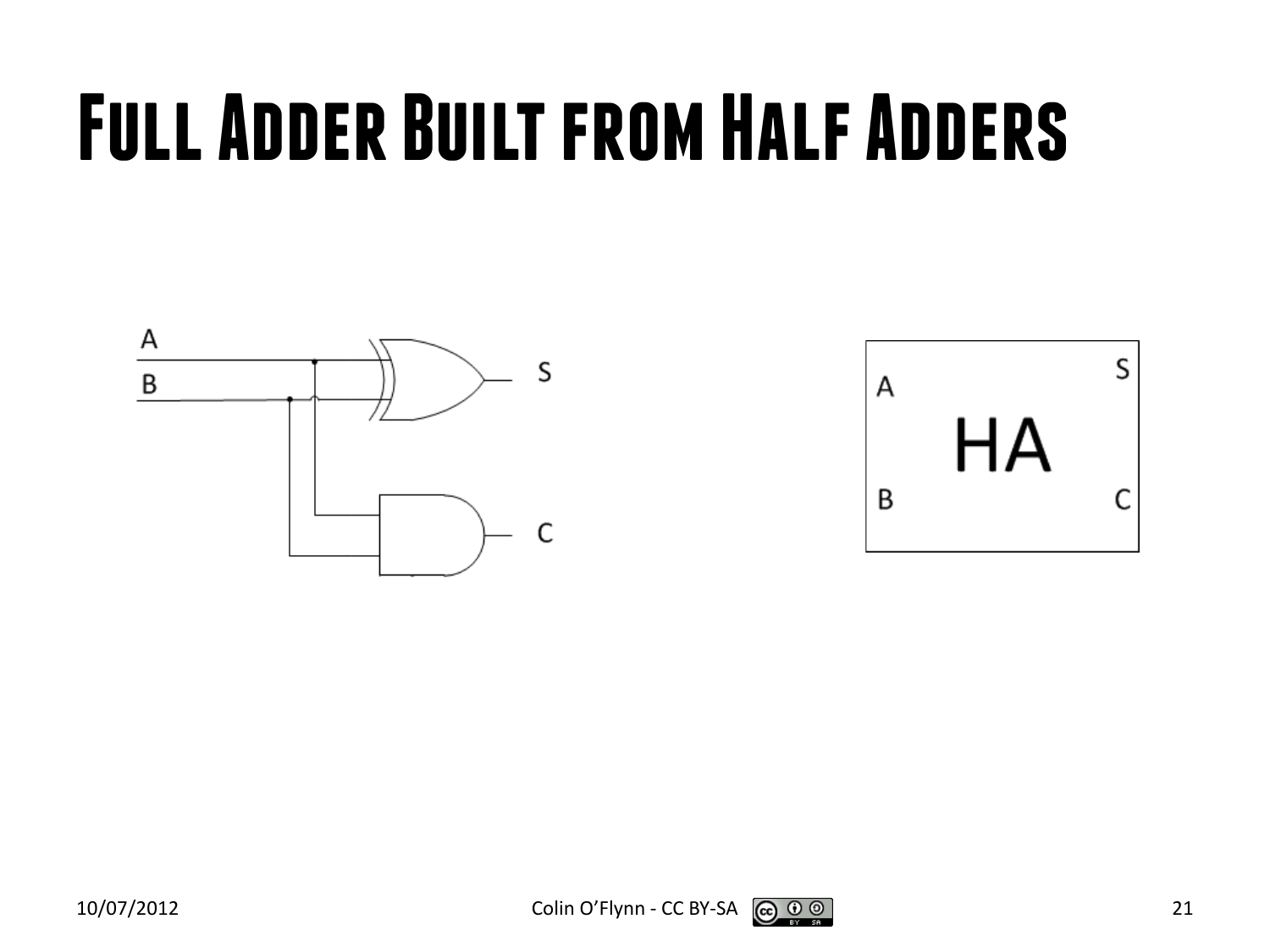# **Full Adder Built from Half Adders**



| A | B | <b>Carry In</b> | Sum | <b>Carry Out</b> |
|---|---|-----------------|-----|------------------|
|   |   |                 |     |                  |
|   |   |                 |     |                  |
|   |   |                 |     |                  |
|   |   |                 |     |                  |
|   |   |                 |     |                  |
|   |   |                 |     |                  |
|   |   |                 |     |                  |
|   |   |                 |     |                  |

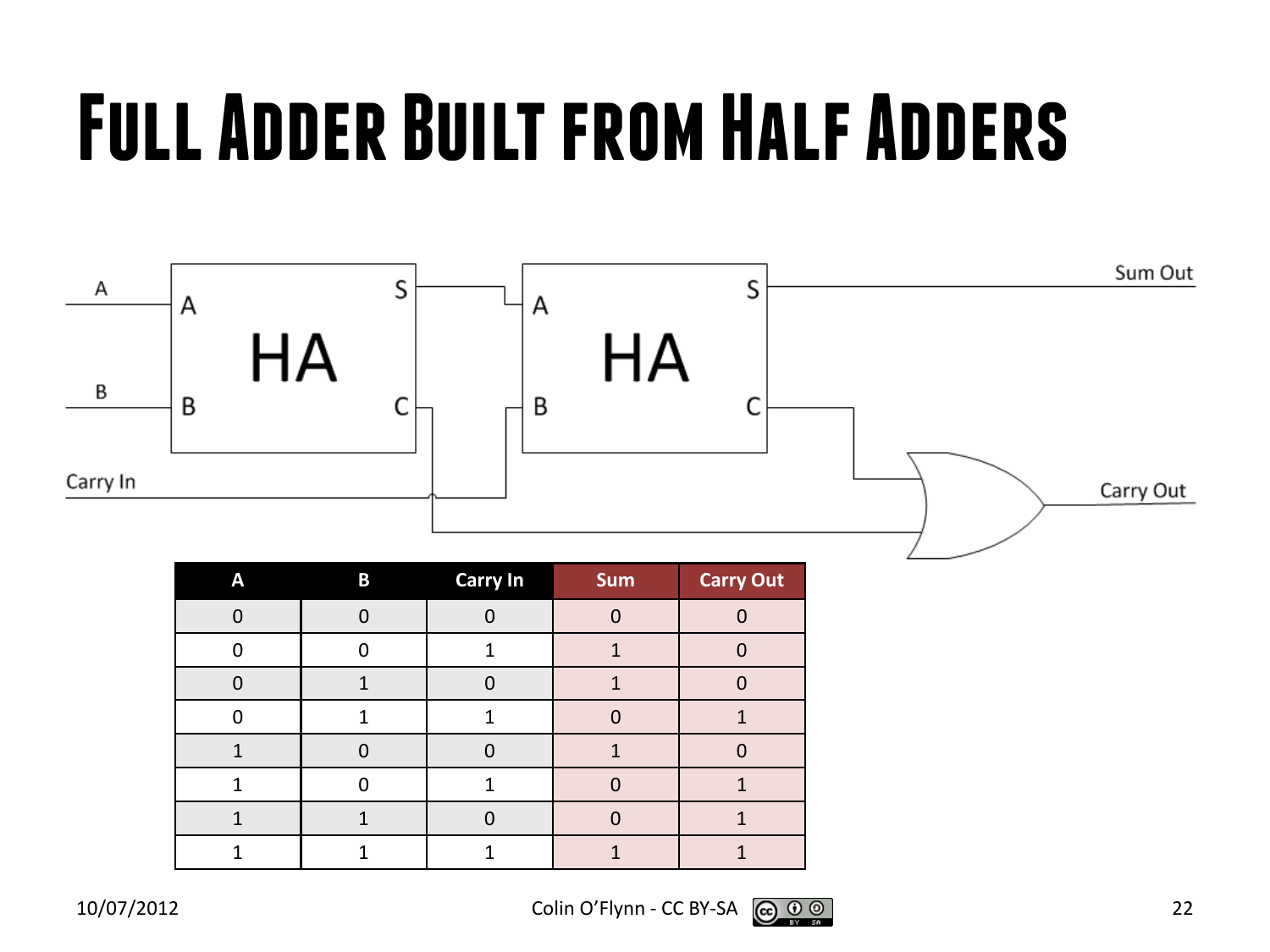# **N-bit Adders**



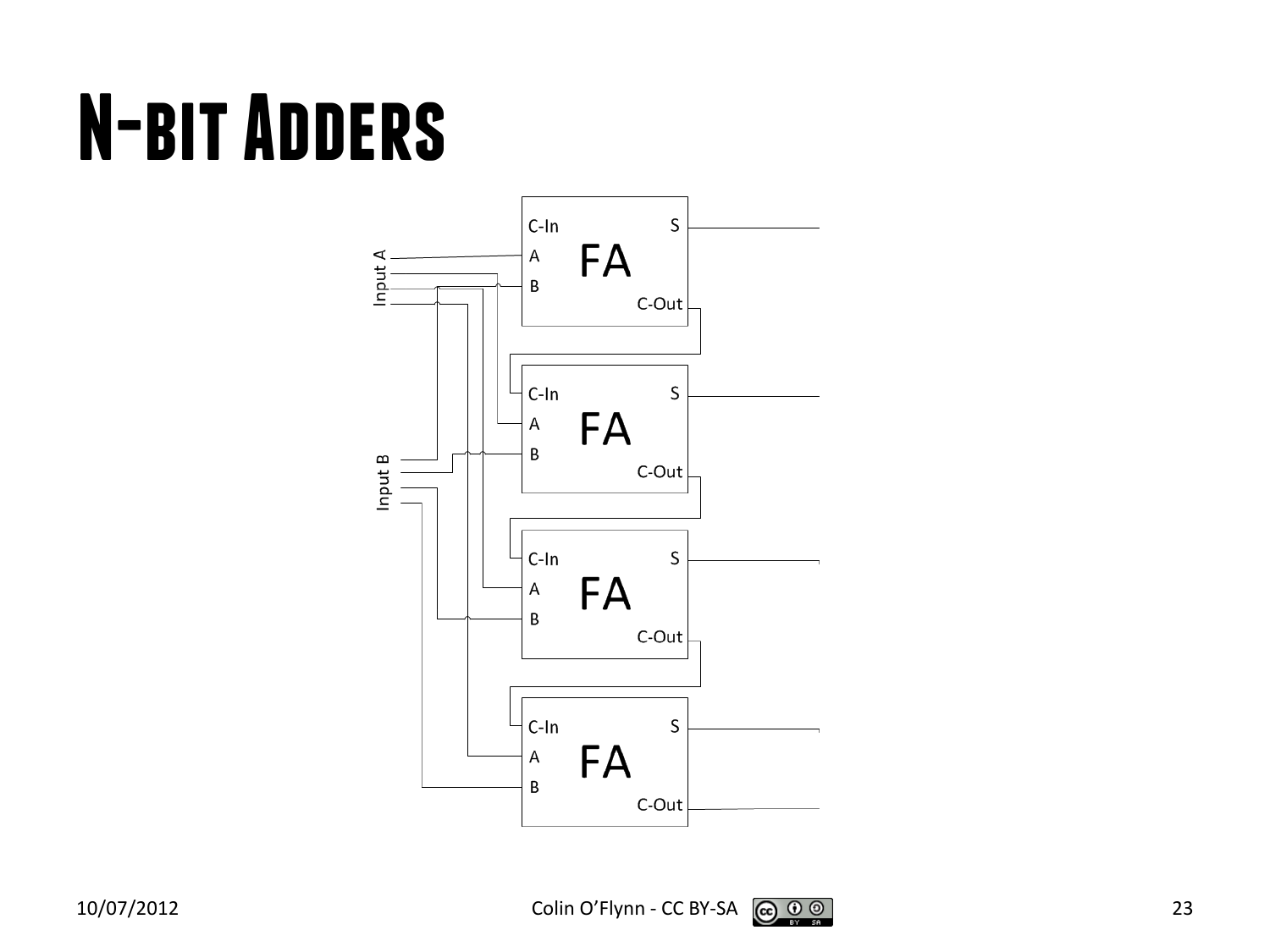### **Subtractors**

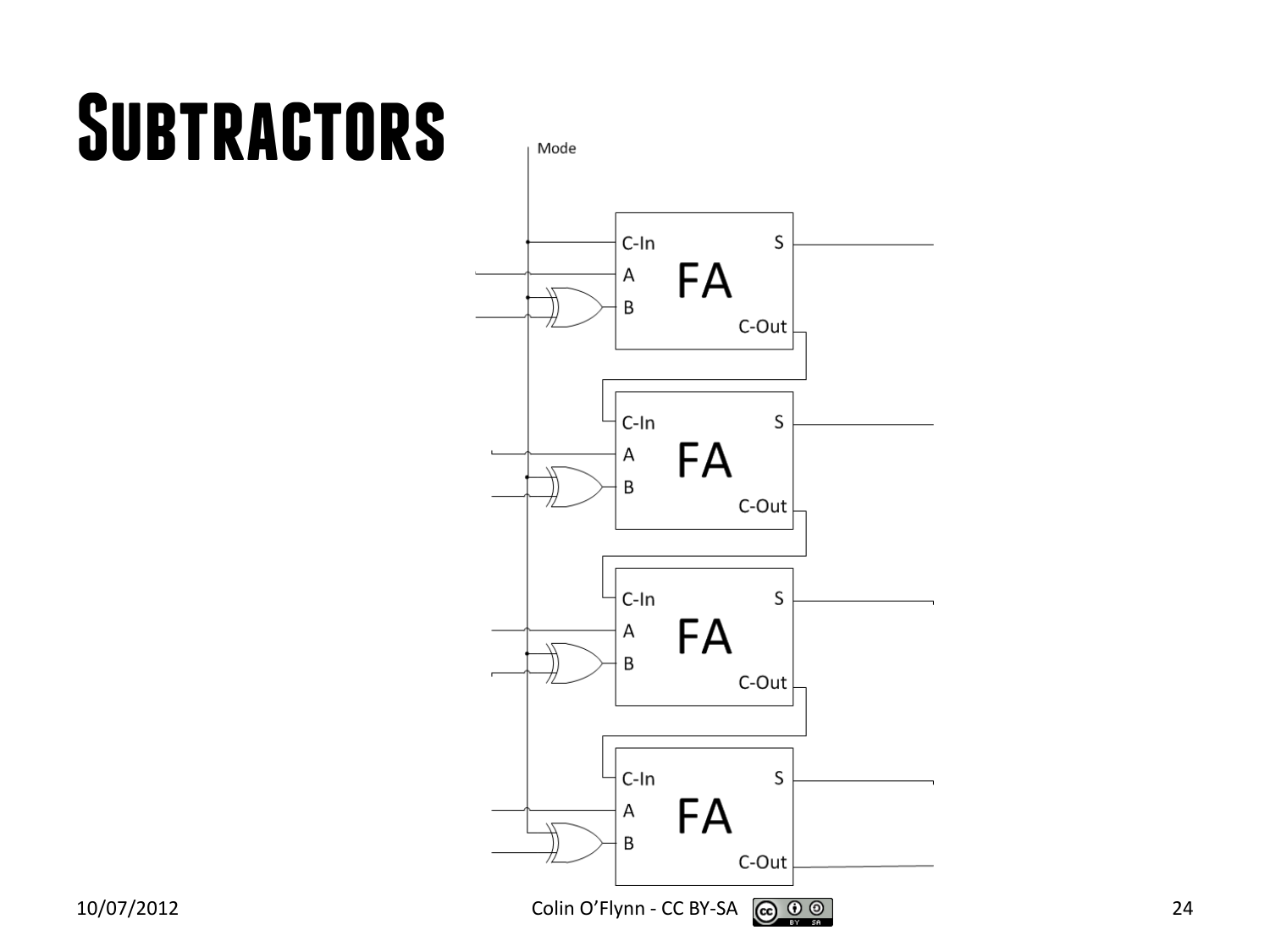# **Arithmetic Logic Unit (ALU)**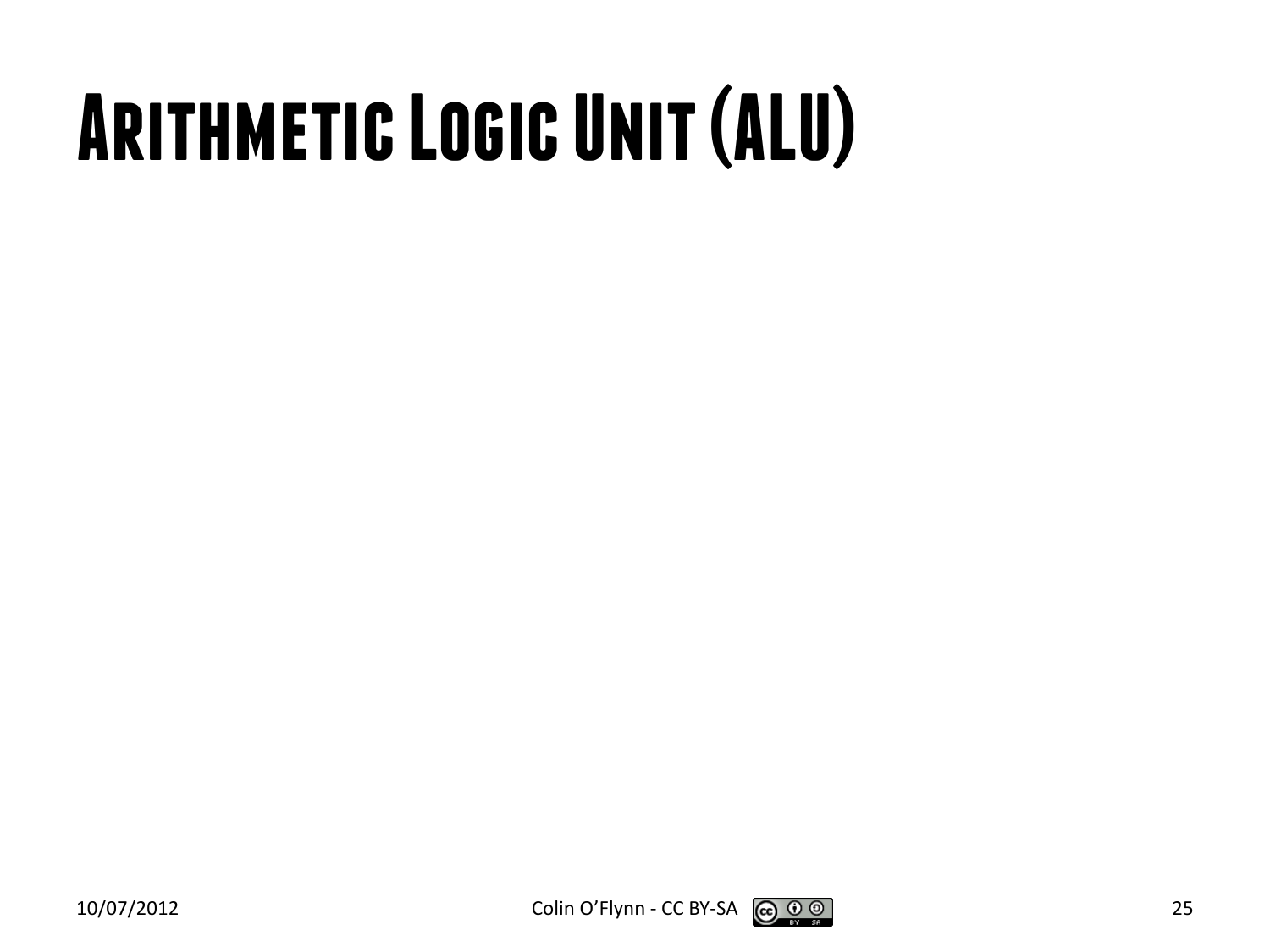# **Arithmetic Logic Unit (ALU)**